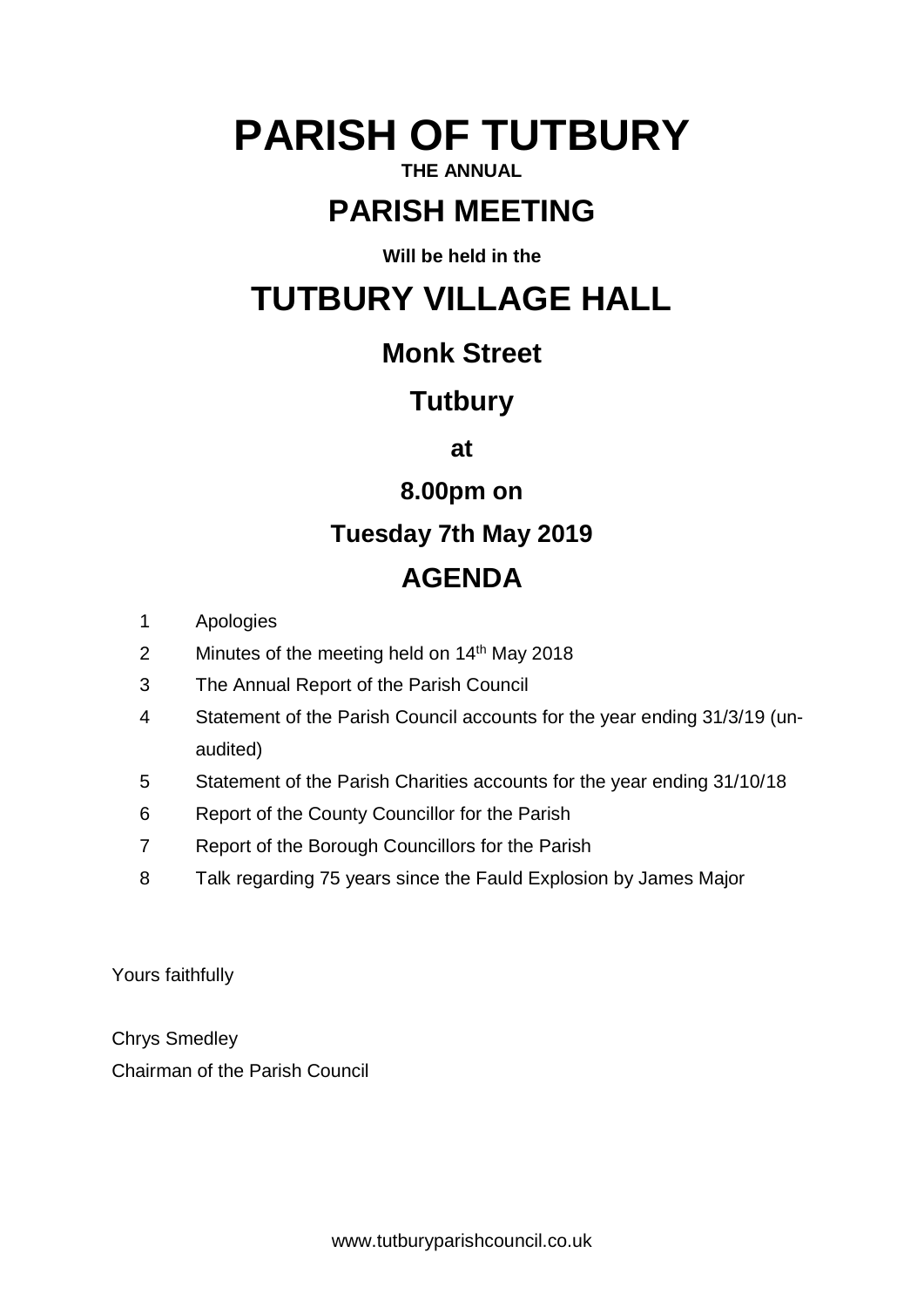#### **TUTBURY ANNUAL PARISH MEETING**

The annual meeting of the Parish of Tutbury was held in Tutbury Village Hall, Monk Street, Tutbury on Monday 14<sup>th</sup> May 2018.

Those present were Cllrs C Smedley (Chair), F Crossley, T Spencer-Smith, M Guest, W Crossley, G Raybould, K England, P Steadman, Borough Cllr D Goodfellow.

In attendance Mrs Karen Duffill (Clerk)

Non-attendance Cllr D Morris Late arrival County Councillor P White

12 parishioners

#### **05/AM/18 1.0 APOLOGIES**

1.1 Apologies were received from, L Beighton, M Powell Borough Councillor S Gaskin

#### **2. 05/AM/18 MINUTES OF THE MEETING HELD ON 12.05.17**

2.1 The minutes were approved by the Chair.

#### **05/AM/18 3.0 ANNUAL REPORT OF THE PARISH COUNCIL**

3.1 Councillor C Smedley welcomed everybody and thanked them all for attending the annual meeting. The annual reports were distributed for parishioners to read, the chair read through the report. This was an overview of the council's activities during the past year, see. the annual report Appendix A.

#### **05/AM/18 4.0 STATEMENT OF THE PARISH COUNCIL'S ACCOUNTS FOR THE YEAR ENDING 31 MARCH 2018**

4.1 A statement of the Parish Council's accounts was distributed. See Appendix B.

#### **05/AM/18 5.0 STATEMENT OF THE ACCOUNTS OF THE PARISH CHARITIES FOR THE YEAR ENDING 31 OCTOBER 2017**

5.1 A statement of the Parish Charities accounts was distributed. See Appendix C.

#### **05/AM/18 6.0 REPORT OF THE COUNTY COUNCILLOR FOR THE PARISH**

6.1 Councillor Phillip White was not able to arrive in time, due to other commitments, to read the report in person. The report was read by the clerk and Cllr P White attended later in the meeting. See Appendix D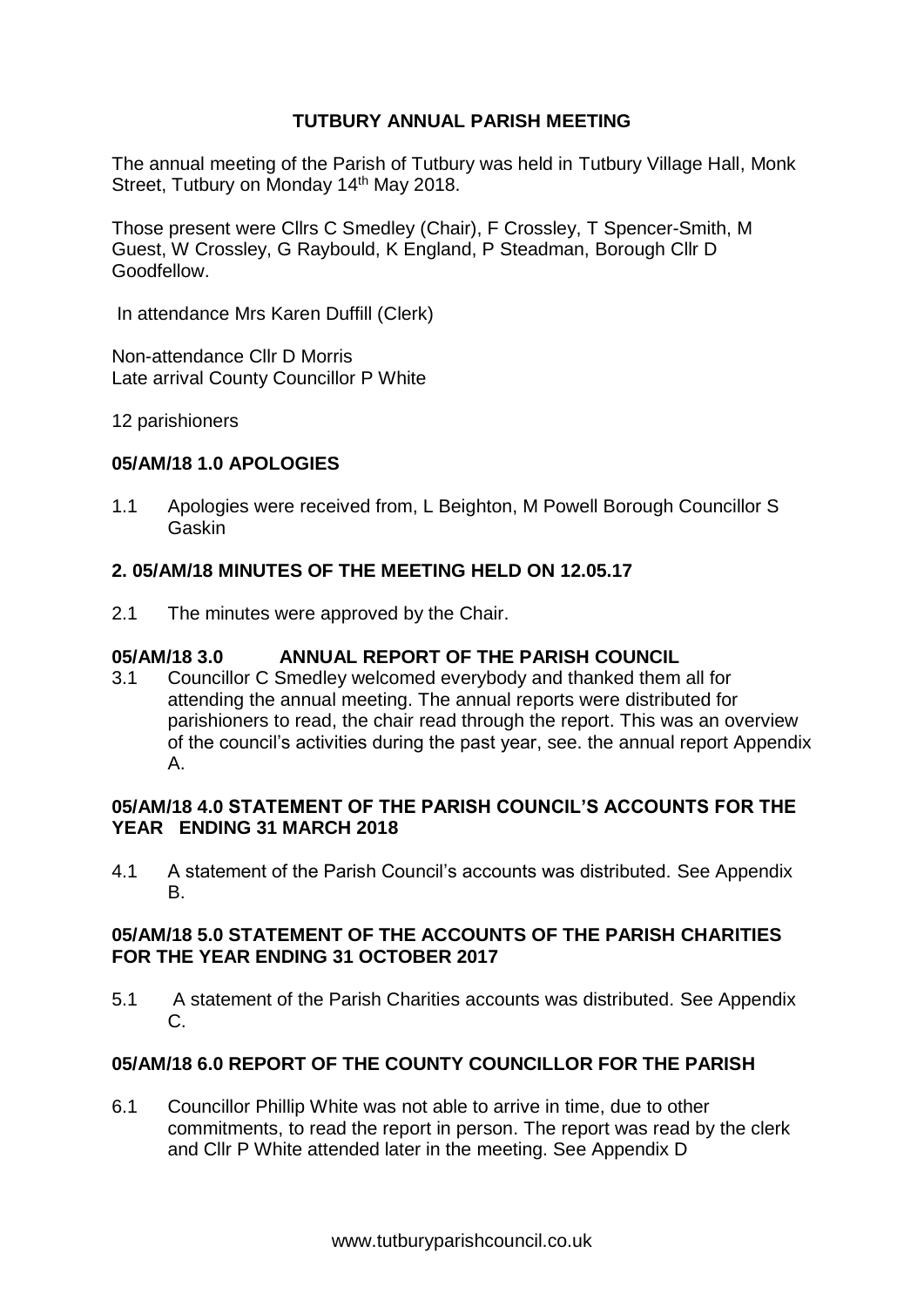#### **05/AM/18 7.0REPORT OF THE BOROUGH COUNCIL FOR THE PARISH**

- 7.1 Borough Councillor Duncan Goodfellow presented his report see Appendix E
- 7.2 Cllr W Crossley raised concern over the college that was built and now transferred to De Ferrers Academy for the sixth form students. Hus concern related to where the students would park? There was no school bus to the site. In addition, council workers were relocating back to the council offices.

Cllr Goodfellow assured him that a home working policy is now in place and that the number of staff returning to the offices had decreased since the council moved, into the Maltings building. The Borough Council had also secured extra parking spaces at Midland trains site down the road. The customer contact centre was still located in the Market square and the money saved from the Maltings building rent would now be re invested into improving the Council offices at the Town Hall. The new building for De Ferrers was seen to be great opportunity for the students.

7.3 Cllr Goodfellow advised that the Borough Council would be looking at saving money on public toilets. The refurbishment of the toilets in Tutbury has had a positive impact on the village as a tourist area. They are used as a meeting point for the ramblers and other groups, they were well used. Cllr Goodfellow encouraged the parishioners to continue to use the facilities as the footfall is being counted on entry into the building and this will be considered in the future when cuts may need to be made.

#### **05/AM/18 8.0 REPORT FROM EAST STAFFORDSHIRE LOCAL POLICING TEAM**

Police Community Support Officer Tiffany Berry presented her report see Appendix F

- **8.2** Cllr W Crossley was aware of serious burglaries in the village and asked if the criminals were caught? Tiffany assured him that East Staffs Police do work with other forces and often the burglars will eventually be caught out with the collective evidence gathered to catch them. The outcome is not always fed back to the PCSO straight away.
- 8.3 A parishioner queried the process in dealing with incidents in the parish as she had seen some children trespassing into an elderly neighbour's garden and called 101 but did not get a response or a police officer attend to the incident. Tiffany assured that a local officer should have attended to a 101 call, unless the local PCSO was on holiday and this was not transferred to a neighbouring officer. She agreed to follow up the incident to find out what had happened in this incident. Tiffany reiterated calling 101. She advised subscribing to the police alerts app to find out about local police incidents and warnings.
- 8.4 An example of the bogus HMRC calls should be logged via 101 and warnings can be sent out via the smart alert app.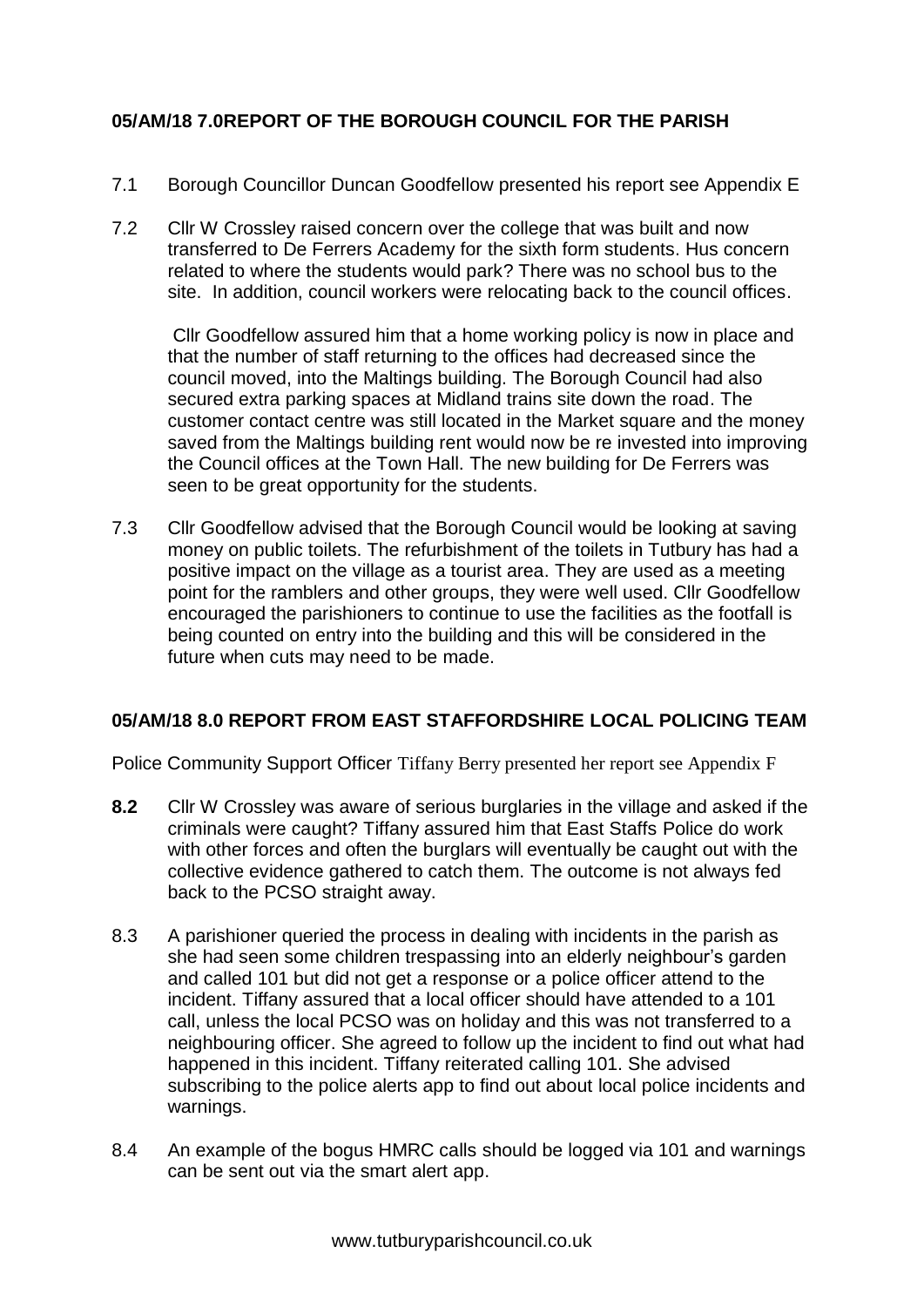8.5 Cllr Raybould asked how the police should be responding to the anti-social behaviour outside the New Inn that was causing considerable stress to nearby neighbours with drug use on the premises. Tiffany assured him that the drugs team could be alerted to work undercover and to continue to notify the police through 101 calls. Cllr Raybould asked if there was any social behaviour law that could be applied to the constant littering of the streets with cigarette ends outside the pub. Tiffany advised that ESBC should be kept informed to review the 1.30am licence and the related issues.

#### **05/AM/18 9.0 PICTURE QUIZ OF TUTBURY**

9.1 Parishioners and councillors enjoyed identifying the photos of key features of the village and refreshments were served.

Meeting closed at 9.30pm.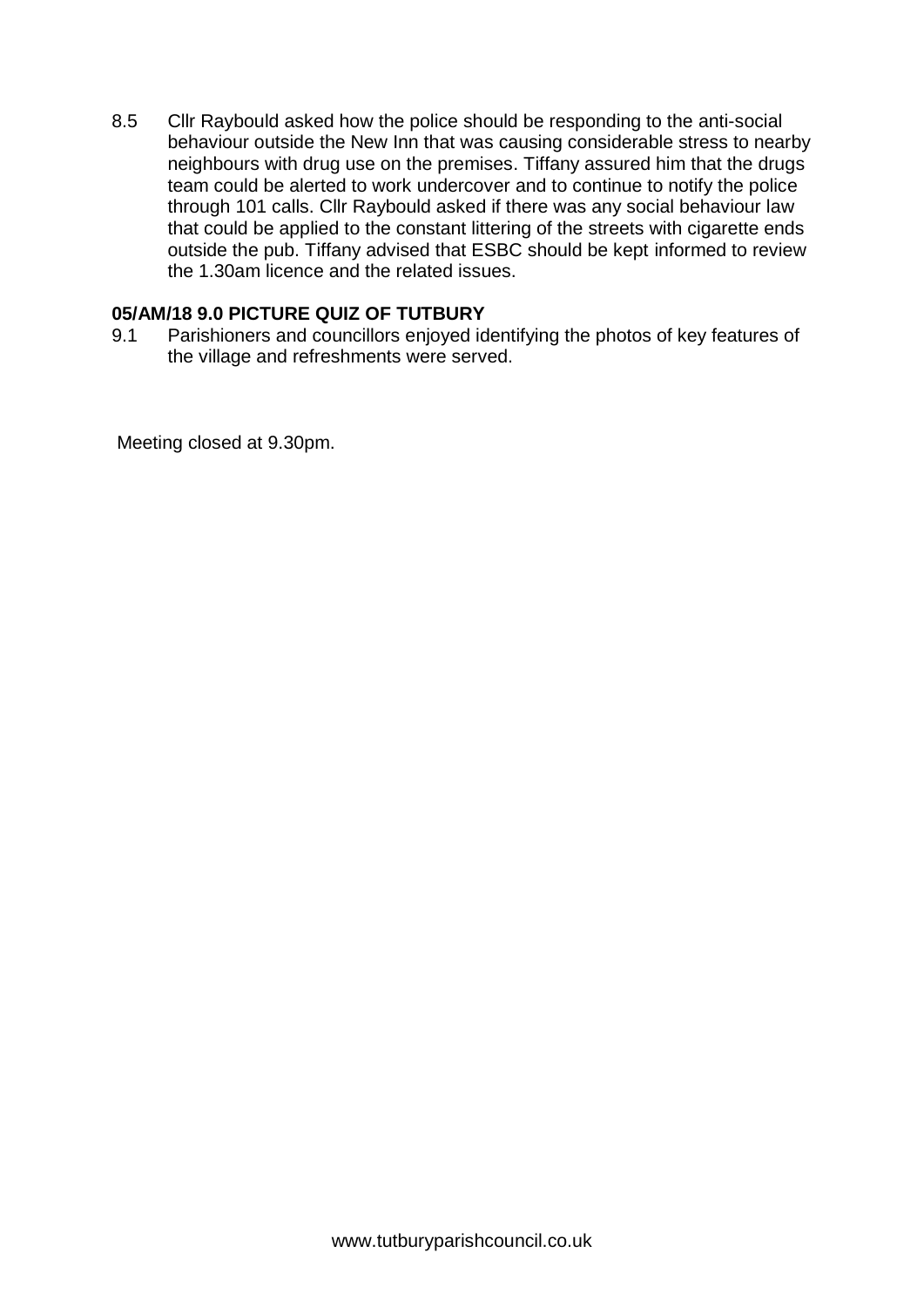### **Chair Person Annual Parish Council Report – 2019**

I was proud to stand for a second year as Chair of the Parish Council. Tutbury is very important to me as it is with my fellow councillors and we try and work together for the benefit of our parishioners.

Once again, we have had a very busy year and it is difficult to capture everything, however, I will try and mention the main points.

Starting with the community building on Heritage Park. This is still an ongoing issue. Hopefully, we will be able to report an outcome very soon.

The parish council continues to support the playing fields in Ferrers Ave and Cornmill Lane together with the changing rooms in Cornmill Lane. We are looking to improve the playing areas on Cornmill Lane in the near future.

We also continue to support the twinning association with Ollainville – a successful visit was held in July 2018 and a return trip to Ollainville last month was enjoyed by all who attended.

We held a public meeting in July 2018 in respect of the various highway and parking issues in the village and feedback was passed to the highways authority. A feasibility study was carried out by the county highways team. In this connection highways have produced various proposals involving Monk St, Bridge St and Burton St. We are holding a public meeting on the  $20<sup>th</sup>$  May at the village hall to present the proposals to you. This will allow you to pass any comments to the county council as part of their public consultation.

Various planning applications were discussed and commented upon. We continue to hold quarterly meetings with the Parochial Church Council and this helps to maintain a good working relationship. The parish council continue to maintain the closed churchyard.

Grants were provided for the flags for the 1940s weekend together with the planters in the High Street, contributions to the Christmas Festival and to the Scouts for assistance with fund raising in the community.

In respect of the WW1 commemorations we supported the piper and drummer, the poppies for the lamp posts on the parade route, remembrance flags and contributed to the centenary event held by Tutbury Arts Group. Additionally, we have purchased two Liquid Amber trees planted in the churchyard for WW1 remembrance – two commemorative plaques have now been erected. I'm sure you will agree this was a commemoration to be proud of when the whole village pulled together to honour our fallen.

The parish council voted to support the appointment of a school crossing person on Burton Street until the end of the academic year. However, Staffordshire County Council have agreed to continue with this funding and recruitment has now taken place.

We were approached by Tutbury Civic Society in respect of two historic signs for the village. The civic society will be purchasing one sign and the parish council are part funding the purchase of the second sign with the generous support of the county and borough councillors with their community funding.

We have a working party to look at re-vamping The Triangle on Castle Street – possibly new bench, repairing the steps, clearing the elder and ivy. We have already passed a resolution to purchase a real Christmas tree and with this in mind we are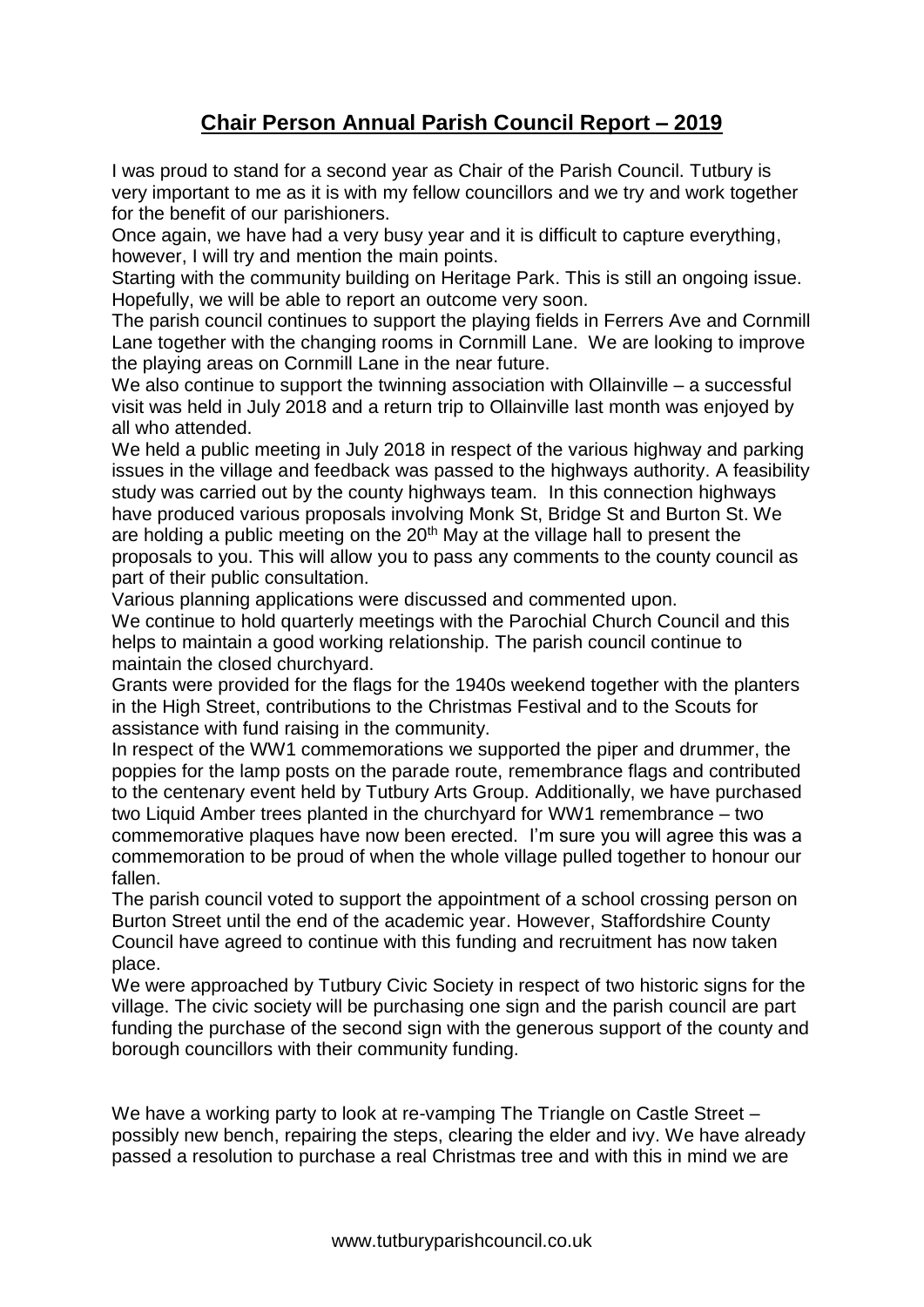looking to reinstate an electricity supply. This though is a work in progress and very much in its infancy.

A majority vote was taken in respect of entering the BKV again. Obviously, this needs everyone pulling together to get a good result, judging takes place between May and July.

Two councillors resigned during the year, Lesley Beighton and Mark Powells – I would like to thank them for their contributions. We welcomed by co-option Lesley Evans and Russell Lock to the council.

I would like to thank our county councillor Philip White and borough councillors Simon Gaskin and Duncan Goodfellow for their continued support of Tutbury Parish Council.

I would like to thank all parish councillors for their help and assistance during the past year. In particular, a huge thank you to Councillor Maria Guest, who has served the council for the past twelve years but has decided to not stand for re-election this year. Maria's enthusiasm and 'can -do' attitude will be sadly missed.

Finally, on behalf of all our councillors I would like to record a vote of thanks to Karen our parish clerk, who has continually supported us all with her patience, knowledge and guidance.

Chrys Smedley Chair – Tutbury Parish Council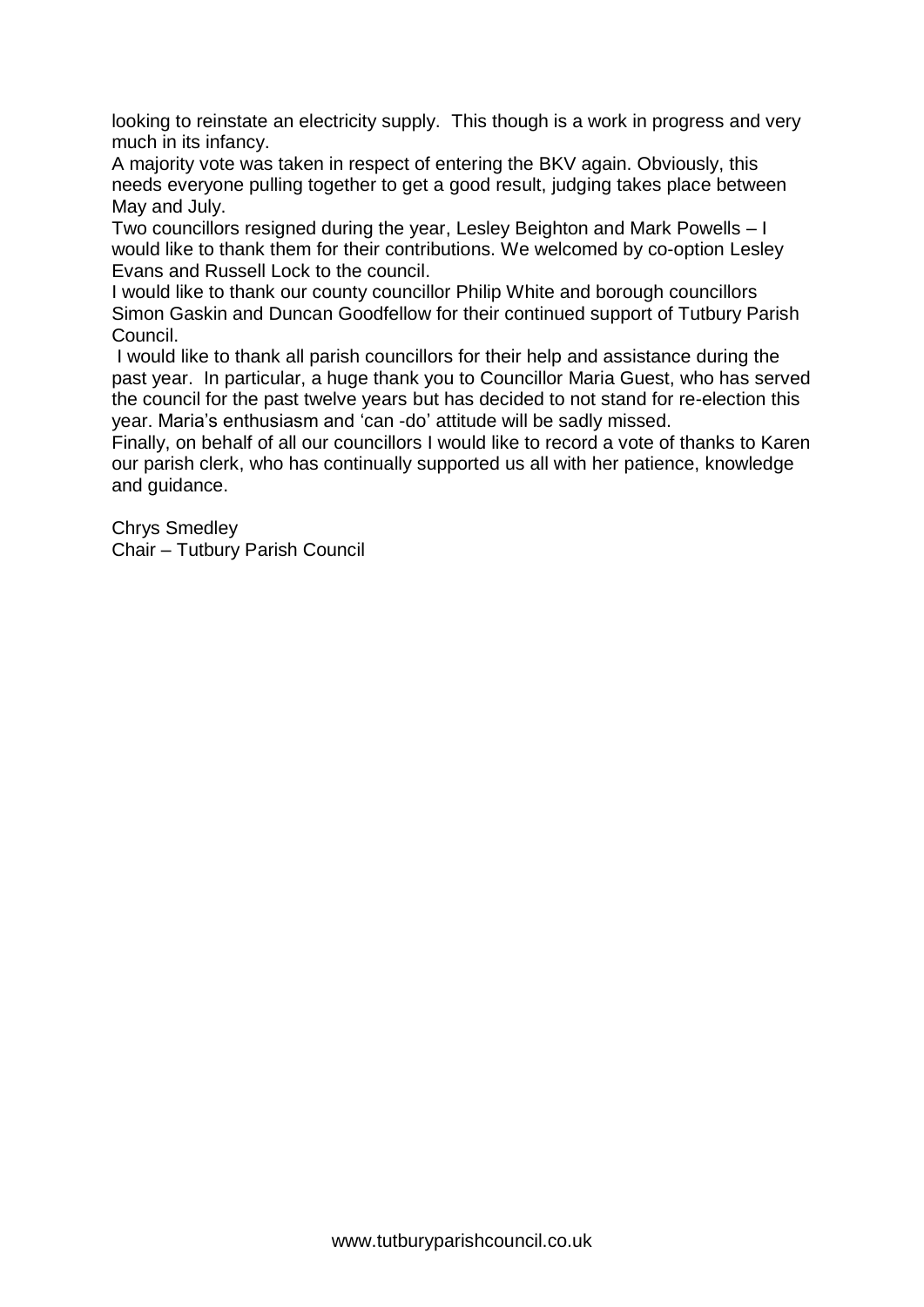#### **TUTBURY PARISH COUNCIL INCOME AND EXPENDITURE SUMMARY FOR YEAR END 31/3/19**

| Year ending 31/3/18 |                                              | Year<br>ending<br>31/3/19 |
|---------------------|----------------------------------------------|---------------------------|
|                     | <b>INCOME</b>                                |                           |
| 38350.02            | Precept                                      | 42260.63                  |
| 2416.00             | ESBC income grant<br><b>Sundries</b>         | 2199.00                   |
|                     | Parks & open spaces<br>Loan/Capital receipts |                           |
| 10.84               | Interest on investments                      | 10.9                      |
| 520.00              | Other grants/donations                       | 2500.00                   |
| 1793.13             | Vat & other refunds                          | 2079.79                   |
| 43089.99            | <b>TOTAL INCOME</b>                          | 49050.32                  |
|                     | <b>EXPENDITURE</b>                           |                           |
| 22113.41            | General administration                       | 21149.70                  |
| 3178.13             | Section 137 payments                         | 5781.05                   |
| 140.00              | Capital schemes                              | 0.00                      |
| 1392.22             | Highways, f'paths & bus shelters             | 1660                      |
| 9201.33             | Parks & open spaces                          | 8429.41                   |
| 0                   | Provision for doubtful debts                 |                           |
| 0.00                | <b>Other Grants</b>                          | 1000                      |
| 2019.92             | Vat on payments                              | 1735.63                   |
| 38045.00            | <b>TOTAL EXPENDITURE</b>                     | 39755.79                  |
|                     | <b>FUND BALANCE</b>                          |                           |
| 33124.12            | Balance at 1st April                         | 38169.11                  |
|                     | Bank error & uncashed cheque                 |                           |
| 43089.99            | Add Total Income                             | 49050.32                  |
| 76214.11            | <b>Total Income</b>                          | 87219.43                  |
| 38045.00            | <b>Deduct Total Expenditure</b>              | 39755.79                  |
| 38169.11            | <b>Balance at 31 March</b>                   | 47463.64                  |
|                     |                                              |                           |

#### **Earmarked Reserve for 2019/2020**

| Contingency                                |           |
|--------------------------------------------|-----------|
| Admin contingency                          | 3000      |
| Old School community building (TOSCA)      | 1000      |
| Noticeboard                                | 1000      |
| Election                                   | 5000      |
| Earmarked Laptop                           | 1000      |
| <b>Community Building</b>                  | 5000      |
| Earmarked High street improvements         | 5000      |
| Earmarked for parking project              | 4000      |
| Earmarked reserve for footpath development | 2000      |
| <b>Sub Total</b>                           | 27000     |
| Assets                                     | 180453.78 |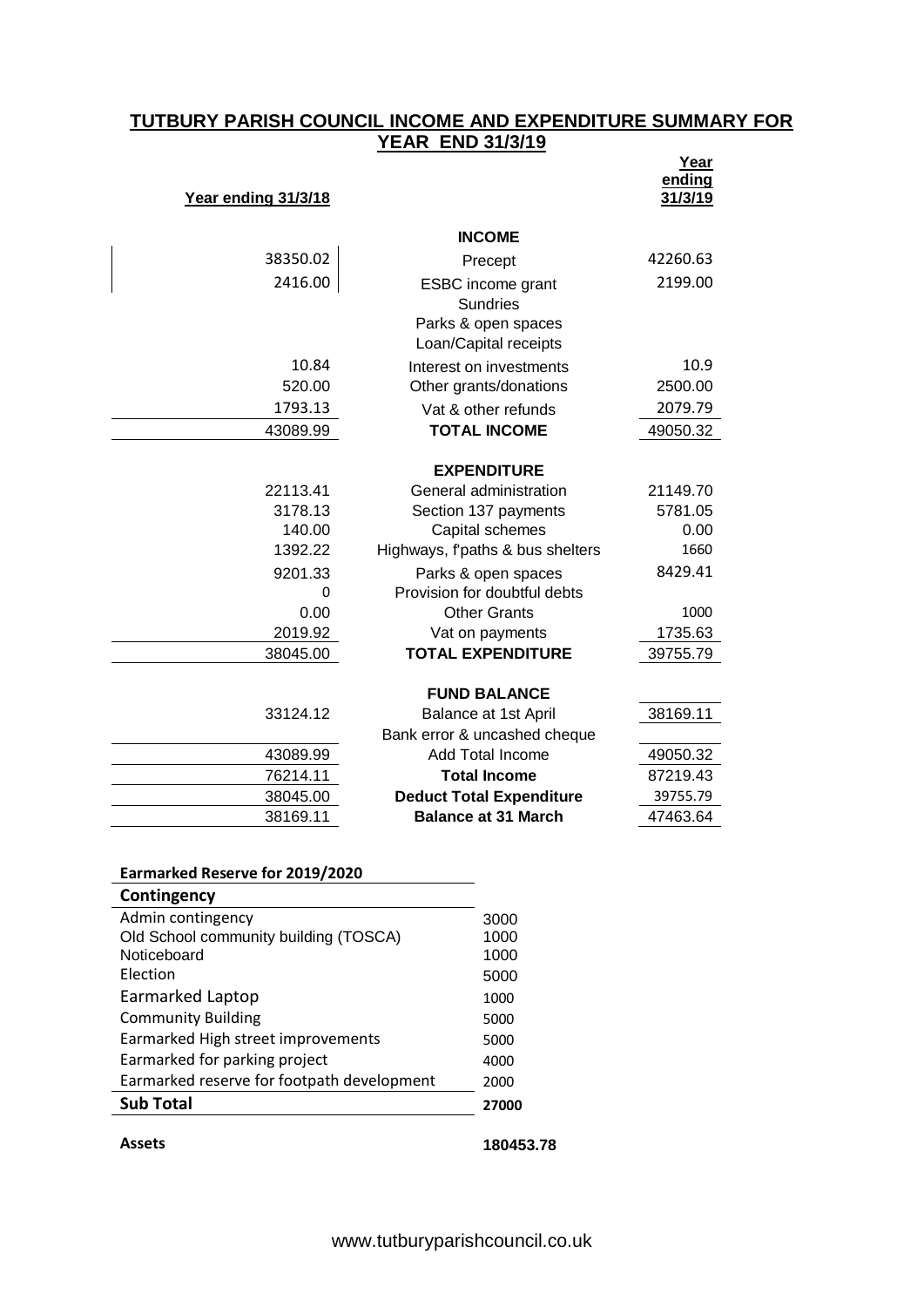#### **1 Statement of the Parish Charities accounts for the year ending**

#### **31/10/18**

#### **Tutbury Parish Charities General Charity 215140**

| Balance sheet as at 31 October 2018      |                |               |           |
|------------------------------------------|----------------|---------------|-----------|
|                                          | 2018           |               | 2017      |
| <b>Cash at Bank</b>                      | £              | £<br>Movement | £         |
| Lloyds Current Account 02568667          |                |               |           |
| <b>Balance b/fwd</b>                     | 9,067.48       |               | 8,434.65  |
| <b>Receipts</b>                          | 7.523.04       |               | 8.036.52  |
|                                          | 16,590.52      |               | 16,471.17 |
| Payments                                 | 6,039.95       | 1,483.09      | 7,403.69  |
| Balance c/fwd                            | 10,550.57      |               | 9,067.48  |
| NS&I Savings Account 138041378           |                |               |           |
| <b>Balance b/fwd</b>                     | 4,724.36       |               | 4,696.14  |
| Interest                                 | 22.26          | 22.26         | 28.22     |
| Balance c/fwd                            | 4,746.62       |               | 4,724.36  |
| COIF Charities Deposit Fund 123850001C   |                |               |           |
| <b>Balance b/fwd</b>                     | 13,094.89      |               | 13,059.50 |
| Interest                                 | 48.47          | 48.47         | 35.39     |
| <b>Balance c/fwd</b>                     | 13,143.36      |               | 13,094.89 |
| <b>Total cash at bank</b>                | 28,440.55      | 1,553.82      | 26,886.73 |
| <b>Investments at Market Value</b>       |                |               |           |
| Shares held & value per share            |                |               |           |
|                                          | <b>Shares</b>  |               |           |
| <b>M&amp;G Charibond - Income Shares</b> | 31,146.331     |               |           |
| Share price                              | 122.25(p)      |               |           |
| Value as at 30/09/18                     | 38,076.39<br>£ |               |           |

| COIF - Income units 123850001T | 8.628.08    |
|--------------------------------|-------------|
| Price per unit                 | 1495.14(p)  |
| Value as at 31/10/18           | £129,001.88 |

#### **Accountants Report**

The accounts are a fair and accurate record of the receipts and payments of<br>Tutbury Parish Charities (General Charity 215140) for the year ended 31 October 2018.<br>The account balances & the surplus/(deficit) are correct.

Signed

Date: 30 . 1 . 2019

Name JANE TATLOR ACMA

 $\sqrt{ }$